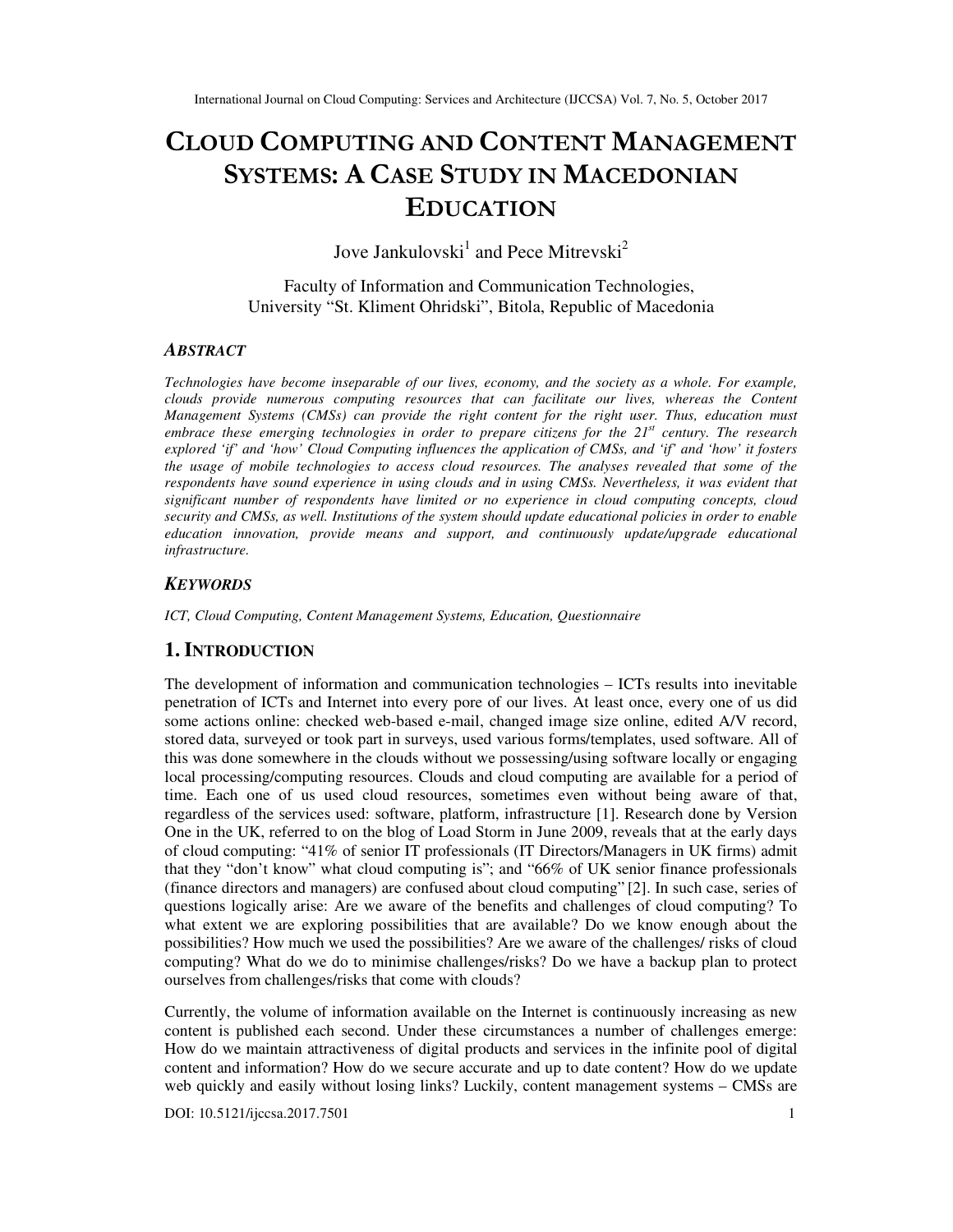developed to facilitate our lives in this domain. CMSs support creation, management, distribution and publication of content, including corporate. They secure the right information for the right user; organise and provide access to all types of digital content; contain information about files and links to files for easy location and access. Such systems can encompass whole content created in an organisation.

Considering the above mentioned context, the education cannot function isolated from these trends and tendencies. It is clear that influence of globalisation and ICTs over education is enormous and has numerous and significant implications. Logically, the education should embrace these challenges and adjust its modus operandi in order to support building of digital citizenship. Therefore, the aim of this research was to examine 'if' and 'how' the application of cloud computing influences the application of CMSs and 'if' and 'how' it fosters usage of mobile devices to access cloud resources in the educational system in the Republic of Macedonia. In the remainder of this paper we discuss the elements of the research methodology in Section 2, present a selection of research findings in Section 3, and draw some conclusions and recommendations in Section 4.

## **2. RESEARCH METHODOLOGY ELEMENTS**

The research methodology was constructed around the guiding/general hypothesis of the research: "Application of cloud computing concepts fosters application of content management systems in the educational system in Macedonia". The design of the research was exploratory case study [3] in order to enable phenomena description in the current contextual setting. The primary research target was put on teachers in primary and secondary schools in Macedonia. Such population was heterogeneous from diverse aspects and contributes to the research comprehensiveness, as well as, to the research results. Limited number of students was encompassed as minor group with a secondary focus. The intention was to check if there will be a difference, and its potential extent, between considerations and perspective of various actors and age groups in the education related to the interest spheres of this research. From the population of all teachers and students in public primary and secondary schools, teachers and students in urban public primary and secondary schools were stratified [4]. In the framework of the research were scoped 178 teachers and students from urban schools in 10 cities throughout Republic of Macedonia. The sample was representative as it included geographically distributed schools; covered all types of public schools: primary schools, secondary vocational schools, and secondary high schools. The data gathering was done with a questionnaire that contained 12 close-ended questions and 8 openended questions. In the introductory section of the questionnaire were described key terms and notions, and some examples were provided, respectively. To this end, to further facilitate the process of filling in the questionnaire, there were illustrative examples for some of the openended questions. Like this, the questionnaire was easy to understand and was easy to fill in. It was prepared and published in Google Forms, easily accessible. Despite the possibility that Google Forms offer – compulsory response to each of the questions, this possibility was not used as it could have been expected that some of the respondents were not experienced enough in the target areas, thus might not have an opinion or might not feel confident to reply to some of the questions. At the same time, the intention was to compare how much received responses differ from provided examples in order to acquire an indication on experience of respondents in using clouds and content management systems. The link, accompanied with a request and directions, was distributed to sampled schools.

The data gathered via received responses on the survey undergone statistical analysis. All of the questions were analysed one by one. In addition, one of the analytical approaches applied was cross-tabulation. With this tool frequency of answers from two or more questions were combined in order to derive better insight of the views and perspectives of respondents regarding cloud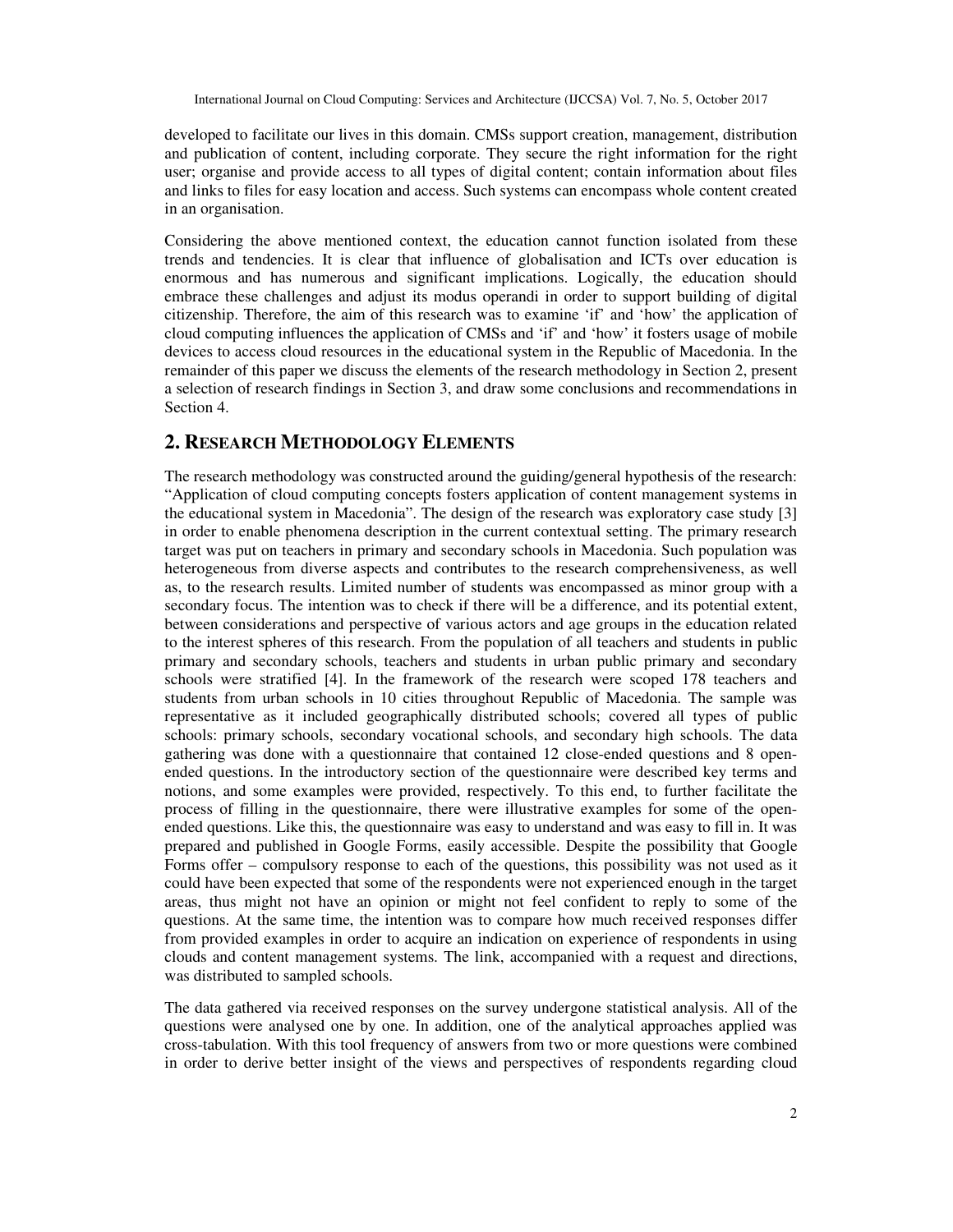computing and content management systems. To this end, selected findings are presented in this paper in order to illustrate the most specific considerations from this research.

## **3. SELECTED RESEARCH FINDINGS**

The gender, the age, and the school types of the respondents match the distribution of teachers across these criteria in all schools in the Republic of Macedonia. Therefore, the research scoping was well balanced and established solid grounds for valid and relevant research outcomes.

The broadband Internet coverage in Macedonia is more than 90% of the territory, and more than 95% of the public educational institutions. Also, Macedonia has the strongest IP backbone installed in the region. In addition, educational institutions are highly equipped with computers and laptops that practically each student can individually use a computer in school and each teacher can individually use laptop at work or at home. Still, during the research, the following finding surfaced: teachers prefer to fill in paper copy of the questionnaire instead of the digital version available online.

## **3.1. ANALYSIS OF SELECTED QUESTIONS**

The existing ICT infrastructure in the country is predominantly installed 10 years ago. Therefore, it was expected teachers to have long experience in using ICTs. The analysis confirmed this expectation. The received responses presented on the following figure show that respondents, use ICTs between 3 and 10 years (≈61% for professional purposes and ≈46% for private purposes), predominantly. Also, number of respondents who use ICTs more than 10 years is significant (≈22% for professional purposes and ≈34% for private purposes), especially for private purposes. *This finding provides solid research foundation as scoped respondents have considerably long ICT experience. Consequently, answers provide realistic picture of the state-of-art situation regarding the application of cloud computing concept and its potential influences on application of content management system in the educational system in Macedonia.*



**Figure 1**. Distribution of respondents across years of experience in using ICTs: (a) professional purposes, and (b) private purposes

The research touched upon the experience of respondents in using clouds and CMSs. The received results are given on the Figure 2. It is apparent that respondents are more experienced in using clouds compared to CMSs. Also, from the below figure is clear that the respondents did not provide response (≈7% for clouds and ≈42% for CMS) and that number of respondents that have limited experience (less than a year is ≈12% for clouds and ≈22% for CMS) should not be neglected, especially when it comes to usage of CMSs. *This is indicative as it shows that although respondents are relatively experienced in using ICTs, they have some gaps or reservations in using clouds, and they lack experience or confidence in using CMSs.*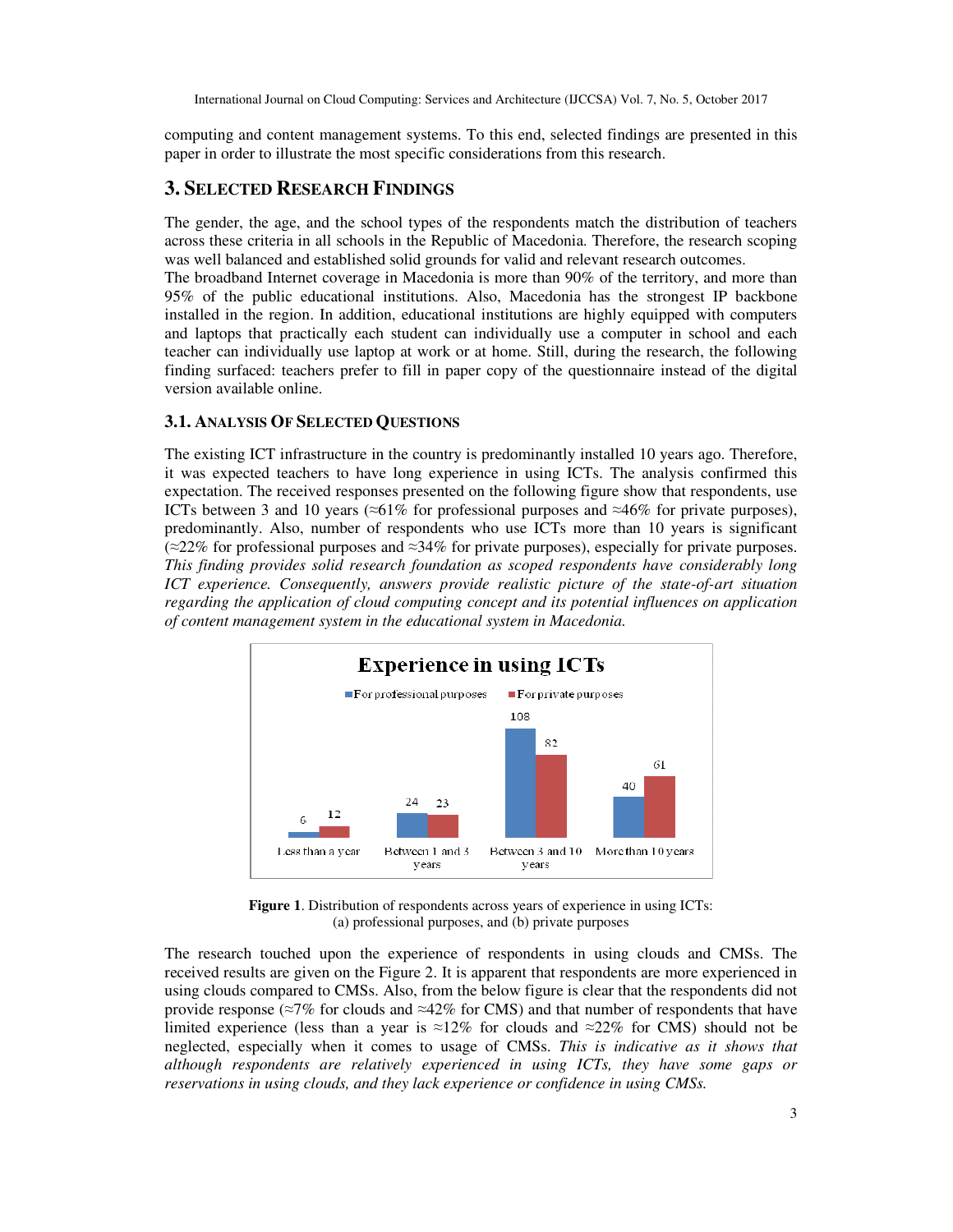

**Figure 2.** Distribution of respondents across years of experience in using: (a) clouds, and (b) content management systems – CMSs

The question regarding fostering effect of cloud services on application of CMSs revealed that *predominant percent of the respondents (42%) think that cloud services foster, moderately or significantly, application of CMSs*. From the Figure 3 it is also evident that 38% of the respondents did not respond, which is relatively high percentage. This denotes that *these respondents do not know whether cloud services influence the application of CMSs, or not, if at all.* 



**Figure 3.** Cloud services foster intensity on application of CMSs

Awareness about the security of data and applications in the cloud was and is important issue that deserves attention, especially, due to the fact that security in non-cloud-based IT systems is much simpler and differs from the security in cloud-based IT systems [5]. Therefore, the respondents were asked about their opinion/awareness regarding the security of data transferred to a cloud. It is interesting to observe that 38% of the respondents did not have an opinion, 7% did not respond, and 3% tend not to use cloud for data storage. All of these responses *present misconception, or incomplete awareness among respondents about security of data in a cloud.*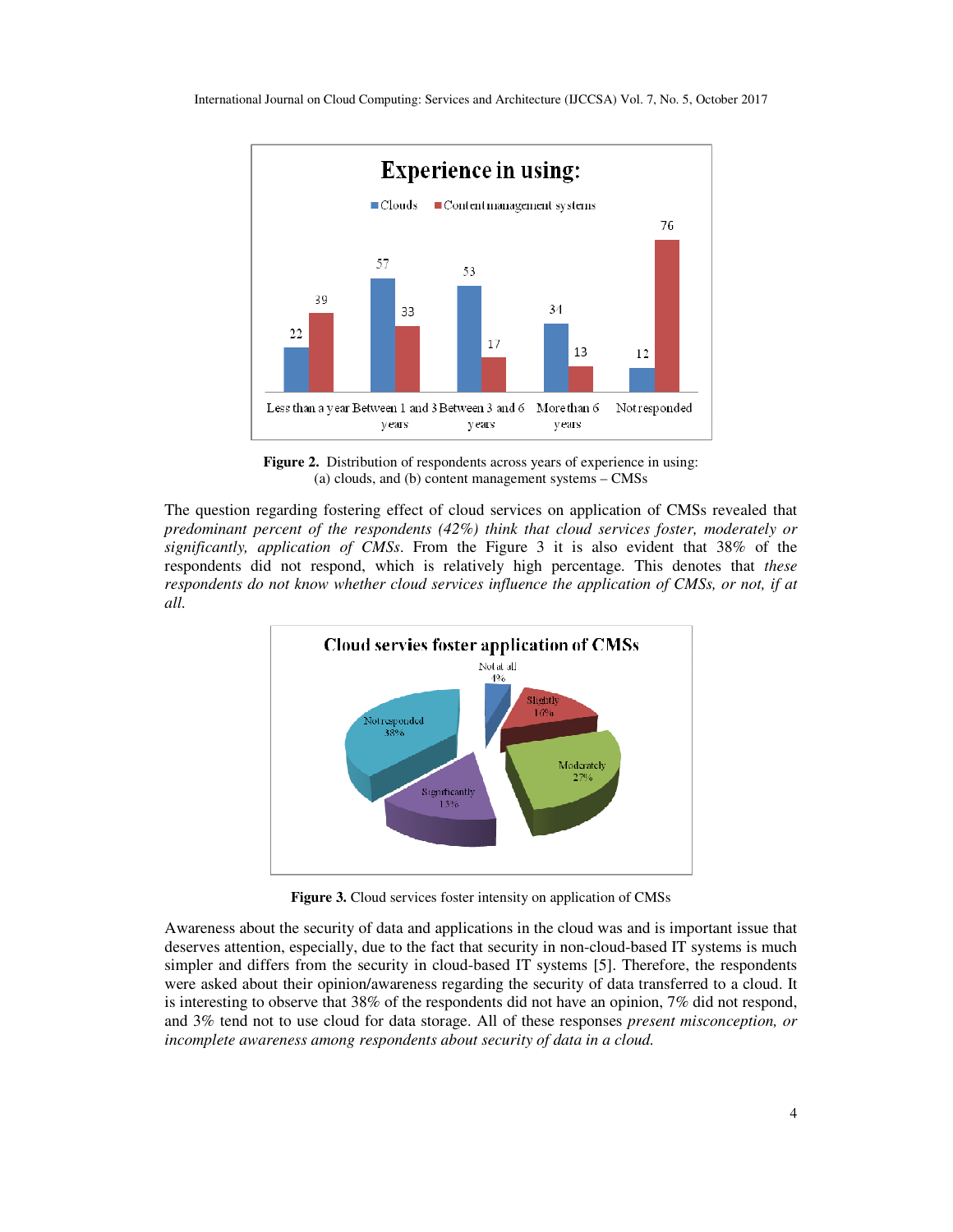

**Figure 4**. Awareness regarding cloud data security

Smart phones, tablets, and other handheld devices are inseparable part of our everyday work, daily routines, life. They are surely taking over our private time; becoming all kinds of libraries that we want/need; are handy personal and professional assistants and/or learning devices; even are repositories of our digitalised life and personal/private data. Hence, it can be considered that we use these kinds of devices for multiple purposes at arbitrary moments in time. Considering this, the research checked the cloud services facilitation extent on the usage of mobile / handheld devices in comparison to stationary devices. It can be noted that dominant percent of respondents think that extent of facilitation is moderate (38%) and significant (30%). Still, the other alternatives (no response, not, slightly) should be considered, as they represent considerable part of the answers pool. *This shows that 32% of the respondents are not completely sure about the cloud computing concept or how cloud services facilitate work of applications on handheld devices.*



**Figure 5.** Cloud services facilitate usage of handheld devices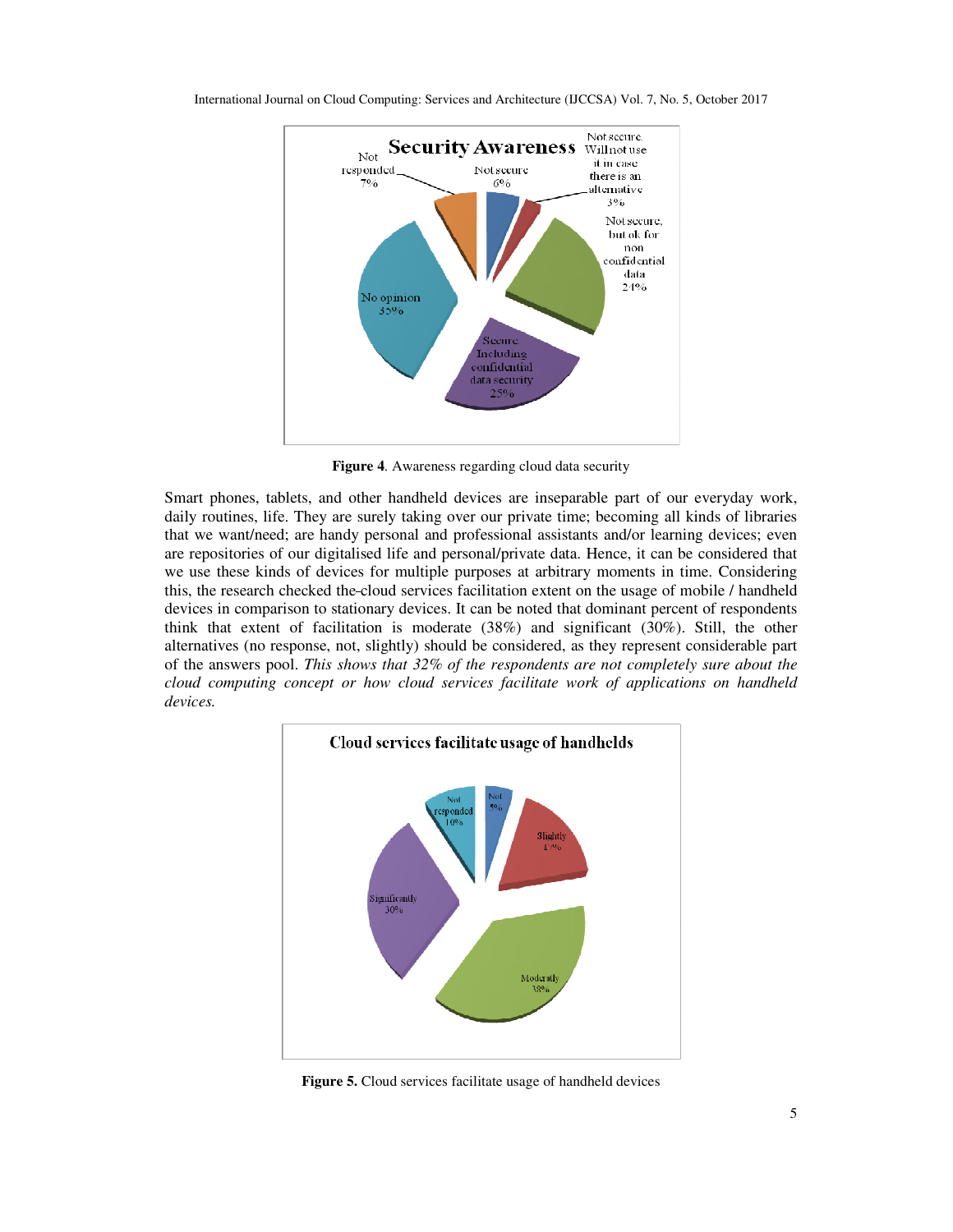#### **3.2. ANALYSIS OF SELECTED CROSS-TABULATED QUESTIONS**

.

Cross-tabulation of questions revealed a number of eye-opening findings. One of them is crosstabulation of years of experience in using ICTs with awareness of respondents regarding data security in a cloud. The data presented in the Table 1 *show that respondents' confidence in security of data in a cloud declines with years of experience in using ICTs. Or, the more teachers are ICT experienced the more they are reserved regarding the data security.* This is an interesting message to cloud providers as it says that experienced ICT users encountered glitches in their work with clouds, so they developed some reservations regarding data security

| $\%$              | <b>Not</b><br>secure | Not secure.<br>Will not use it<br>in case there is<br>an alternative | Not secure.<br>Ok for non<br>confidential<br>data | Secure,<br>including<br>confidential<br>data security | N <sub>0</sub><br>opinion | <b>Total</b> |
|-------------------|----------------------|----------------------------------------------------------------------|---------------------------------------------------|-------------------------------------------------------|---------------------------|--------------|
| $<$ 1 year        | 16.67                | 16.67                                                                | 33.33                                             | 16.67                                                 | 16.67                     | 100.00       |
| $1 - 3$<br>years  | 0.00                 | 4.76                                                                 | 14.29                                             | 33.33                                                 | 47.62                     | 100.00       |
| $3 - 10$<br>years | 7.07                 | 2.02                                                                 | 21.21                                             | 30.30                                                 | 39.39                     | 100.00       |
| >10<br>years      | 5.13                 | 2.56                                                                 | 43.59                                             | 15.38                                                 | 33.33                     | 100.00       |

**Table 1.** Cross-tabulation of experience in using ICTs and cloud data security awareness.

The next finding was derived from cross-tabulation of received answers on awareness regarding the security of data in a cloud across the age of the respondents. The finding derived from the Table 2 speaks similarly as the previous finding – *the confidence in data in a cloud is higher among younger respondents compared to older ones – teachers.* This confirms the finding that surfaced with previous cross-tabulation. This is one of the examples proving that introduction of minor group with secondary focus was relevant and valuable.

**Table 2.** Cross-tabulation of age of the respondents and cloud data security awareness.

| $\%$         | <b>Not</b><br>secure | Not secure.<br>Will not use it<br>in case there<br>is an<br>alternative | Secure,<br>Not secure.<br>including<br>Ok for non<br>confidential<br>confidential<br>data<br>data<br>security |       | N <sub>0</sub><br>opinion | <b>Total</b> |
|--------------|----------------------|-------------------------------------------------------------------------|---------------------------------------------------------------------------------------------------------------|-------|---------------------------|--------------|
| $14 - 18$    |                      |                                                                         |                                                                                                               |       |                           |              |
| years        | 3.03                 | 6.06                                                                    | 15.15                                                                                                         | 60.61 | 15.15                     | 100          |
| $19 - 25$    |                      |                                                                         |                                                                                                               |       |                           |              |
| years        | 0.00                 | 12.50                                                                   | 25.00                                                                                                         | 18.75 | 43.75                     | 100          |
| $26 - 49$    |                      |                                                                         |                                                                                                               |       |                           |              |
| years        | 3.53                 | 1.18                                                                    | 29.41                                                                                                         | 23.53 | 42.35                     | 100          |
| $> 50$ years | 19.35                | 0.00                                                                    | 29.03                                                                                                         | 3.23  | 48.39                     | 100          |

The received answers on question exploring the cloud services facilitation extent on the usage of handheld devices in comparison to stationary devices were cross-tabulated with the gender, age and experience in using ICTs. The table 3 informs us that genders' opinions are similar (male ≈43% and female 42% respondents replied moderately) – *cloud services are moderately facilitating the usage of mobile / handheld devices.* Or, cloud services are not determining the usage of mobile / handheld devices, but only facilitating the usage.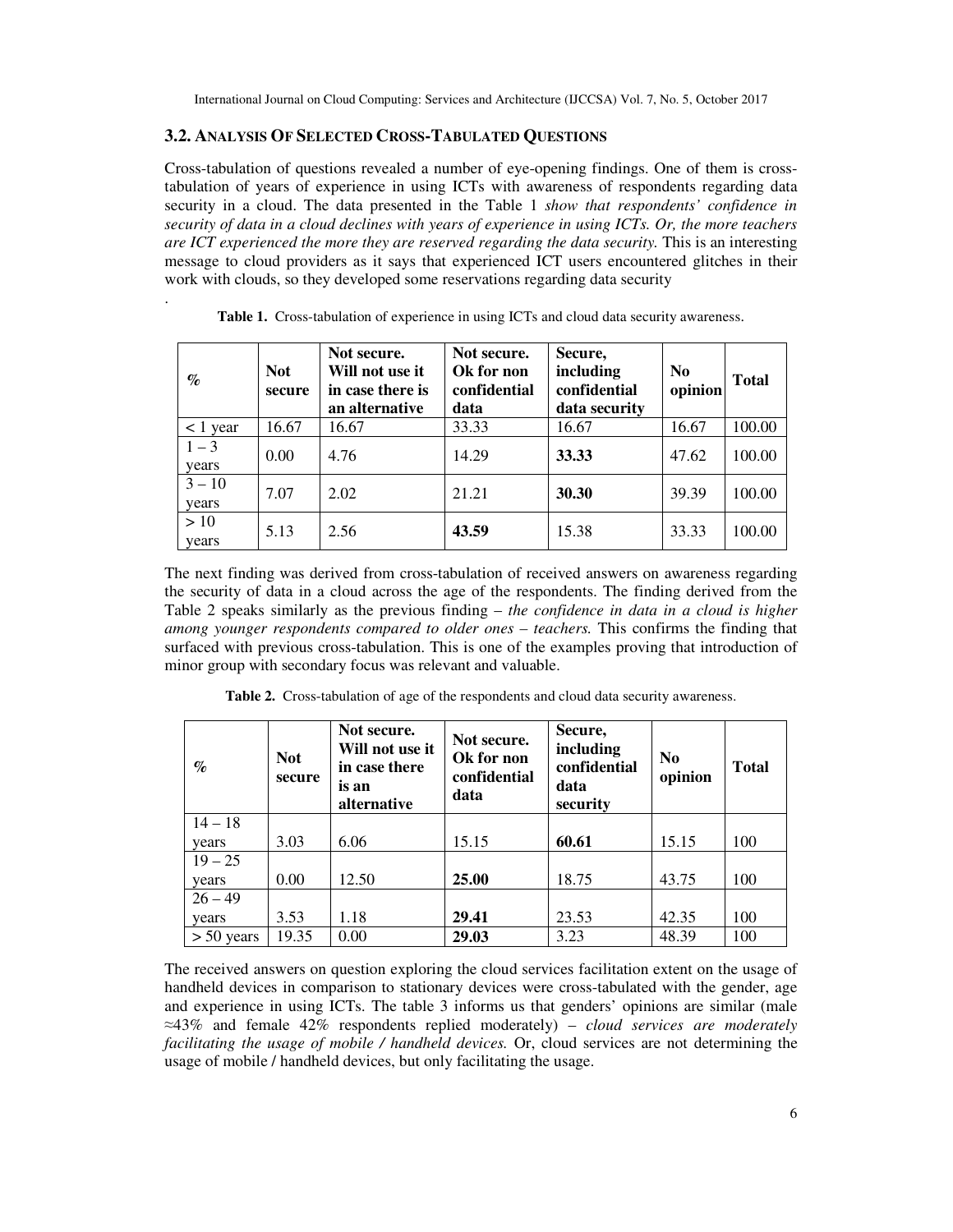| $\mathcal{C}_{\mathcal{L}}$ | <b>Not</b> | Slightly | <b>Moderately</b> | <b>Significantly</b> | <b>Total</b> |
|-----------------------------|------------|----------|-------------------|----------------------|--------------|
| Male                        | 7.41       |          | 42.59             | 38.89                | 100.00       |
| Female                      | 4.67       | 23.36    | 42.06             | 29.91                | 100.00       |

**Table 3**. Cross-tabulation of gender of the respondents and cloud services facilitation extent on usage of mobile / handheld devices.

The data in Table 4 reveal that younger respondents, students and younger teachers think that cloud services moderately facilitate usage of mobile / handheld devices. Namely, 70% of the respondents on age  $14 - 18$  years, responded moderately and  $69\%$  of the respondents on age  $19 -$ 25 years responded moderately, too. While, more senior teachers think that cloud services significantly facilitate usage of mobile / handheld devices  $(26 - 49)$  years of age,  $40\%$  responded significantly and older than 50 years 43% responded significantly). *Or, with age, respondents increasingly think that cloud services facilitate usage of mobile / handheld devices*.

**Table 4**. Cross-tabulation of age of the respondents and cloud services facilitation extent on usage of mobile / handheld devices.

| $\%$         | <b>Not</b> | Slightly | <b>Moderately</b> | <b>Significantly</b> | <b>Total</b> |  |
|--------------|------------|----------|-------------------|----------------------|--------------|--|
| $14 - 18$    |            |          |                   |                      |              |  |
| years        | 10.00      | 10.00    | 70.00             | 10.00                | 100.00       |  |
| $19 - 25$    |            |          |                   |                      |              |  |
| years        | 0.00       | 12.50    | 68.75             | 18.75                | 100.00       |  |
| $26 - 49$    |            |          |                   |                      |              |  |
| years        | 5.88       | 23.53    | 30.59             | 40.00                | 100.00       |  |
| $> 50$ years |            |          |                   |                      |              |  |
|              | 3.33       | 20.00    | 33.33             | 43.33                | 100.00       |  |

The analysis of the data cross-tabulated in the Table 5 shows that, in principle, *the opinion of the respondents on cloud services facilitation extent on usage of mobile / handheld devices improves with their experience in using ICTs.* There is small difference in this consideration among the respondents in the group of  $3 - 10$  years of experience in using ICTs.

**Table 5.** Cross-tabulation of experience in using ICTs and cloud services facilitation extent on usage of mobile / handheld devices.

| $\%$         | <b>Not</b> | Slightly | <b>Moderately</b> | <b>Significantly</b> | <b>Total</b> |
|--------------|------------|----------|-------------------|----------------------|--------------|
| year         | 33.33      | 16.67    | 33.33             | 16.67                | 100.00       |
| $1 - 3$      |            |          |                   |                      |              |
| years        | 5.26       | 5.26     | 52.63             | 36.84                | 100.00       |
| $3 - 10$     |            |          |                   |                      |              |
| years        | 5.00       | 27.00    | 44.00             | 24.00                | 100.00       |
| $> 10$ years | 2.78       | 5.56     | 33.33             | 58.33                | 100.00       |

The duration of usage of cloud services for professional purposes (in education), if at all, is presented on Table 6. The most prominent number of 41% (40.91%) is for *respondents that used ICTs in education for 1 to 3 years used cloud services in the same period*. The more *experienced respondents (3 – 10 years or more than 10 years of ICT experience in education), used cloud services predominantly 3 – 6 years and used even them less before 6 years.*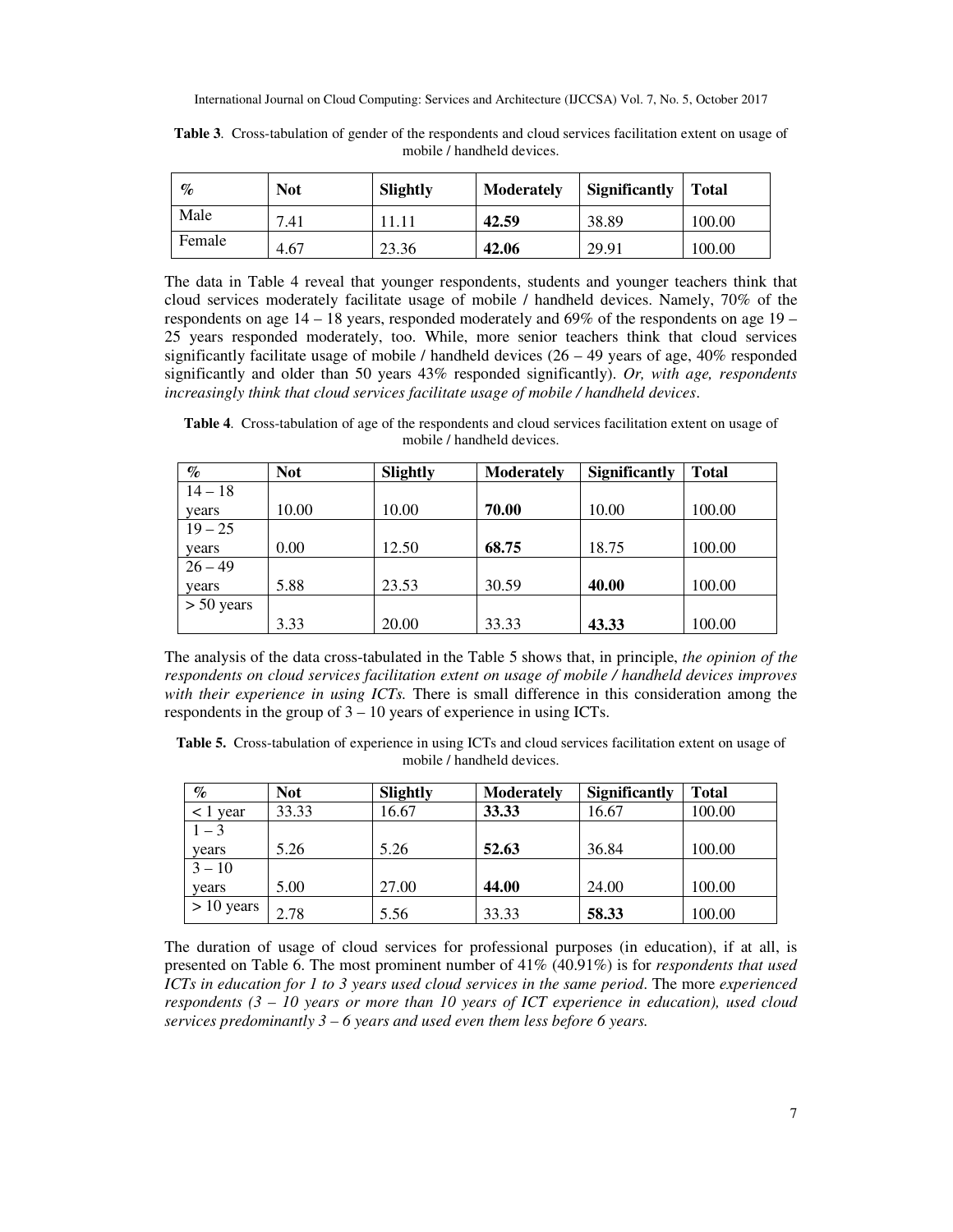| $\%$         | $<$ 1 year | $1 - 3$ years | $3 - 6$ years | $> 6$ years | <b>Total</b> |
|--------------|------------|---------------|---------------|-------------|--------------|
| $< 1$ year   | 20.00      | 40.00         | 40.00         | 0.00        | 100.00       |
| $1 - 3$      |            |               |               |             |              |
| years        | 31.82      | 40.91         | 18.18         | 9.09        | 100.00       |
| $3 - 10$     |            |               |               |             |              |
| years        | 7.84       | 33.33         | 33.33         | 25.49       | 100.00       |
| $> 10$ years | 16.22      | 32.43         | 35.14         | 16.22       | 100.00       |

**Table 6.** Cross-tabulation of experience in using ICTs and experience in using cloud services.

In the primary schools, the respondents used CMSs for period up to 3 years (28.13% less than a year and  $31.25\%$  for  $1 - 3$  years). The percent of respondents who used CMSs, in period up to 3 years, in the high schools are higher – 43.33%, for the same periods, respectively. While in secondary vocational schools CMSs are predominantly used in the last year and at the same time CMSs were used in a more balanced way over longer period of time (more than 6 years). *Experience in using CMSs varies with the different type of schools along same parameters: time and intensity.* 

**Table 7**. Cross-tabulation of school type and experience in using CMSs

| $\%$                  | $<$ 1 year | $1 - 3$ years | $3 - 6$ years | $> 6$ years | <b>Total</b> |
|-----------------------|------------|---------------|---------------|-------------|--------------|
| Primary school        | 28.13      | 31.25         | 21.88         | 18.75       | 100          |
| Secondary high school | 43.33      | 43.33         | 6.67          | 6.67        | 100          |
| Secondary vocational  |            |               |               |             |              |
| school                | 42.50      | 25.00         | 20.00         | 12.50       | 100          |

*The respondents who are less experienced in ICTs used CMSs in a shorter period of time*, or as Table 8 shows,  $1 - 3$  years of ICT experience results into 75% of respondents using CMSs less than a year. *In principle, experience in using ICTs is directly linked with experience in using CMSs.* The only exception to this finding is the case of respondents who use ICTs for more than 10 years to use CMSs less than a year. Only 1 respondent used ICTs up to a 1 year used CMSs up to a year, too.

**Table 8**. Cross-tabulation of experience in using ICTs and experience in using CMSs.

| $\%$          | $<$ 1 year | $1 - 3$ years | $3 - 6$ years | $> 6$ years | <b>Total</b> |
|---------------|------------|---------------|---------------|-------------|--------------|
| $<$ 1 year    | 100.00     | 0.00          | 0.00          | 0.00        | 100.00       |
| $1 - 3$ years | 75.00      | 25.00         | 0.00          | 0.00        | 100.00       |
| $3 - 10$      |            |               |               |             |              |
| years         | 29.09      | 40.00         | 23.64         | 7.27        | 100.00       |
| $> 10$ years  | 38.24      | 23.53         | 11.76         | 26.47       | 100.00       |

The Table 9 encompasses cross-tabulation of age of the respondents and opinion on how much could services might foster application of CMSs. It is apparent that *regardless of the age, predominant number of the respondents thinks that cloud services moderately foster application of CMSs*.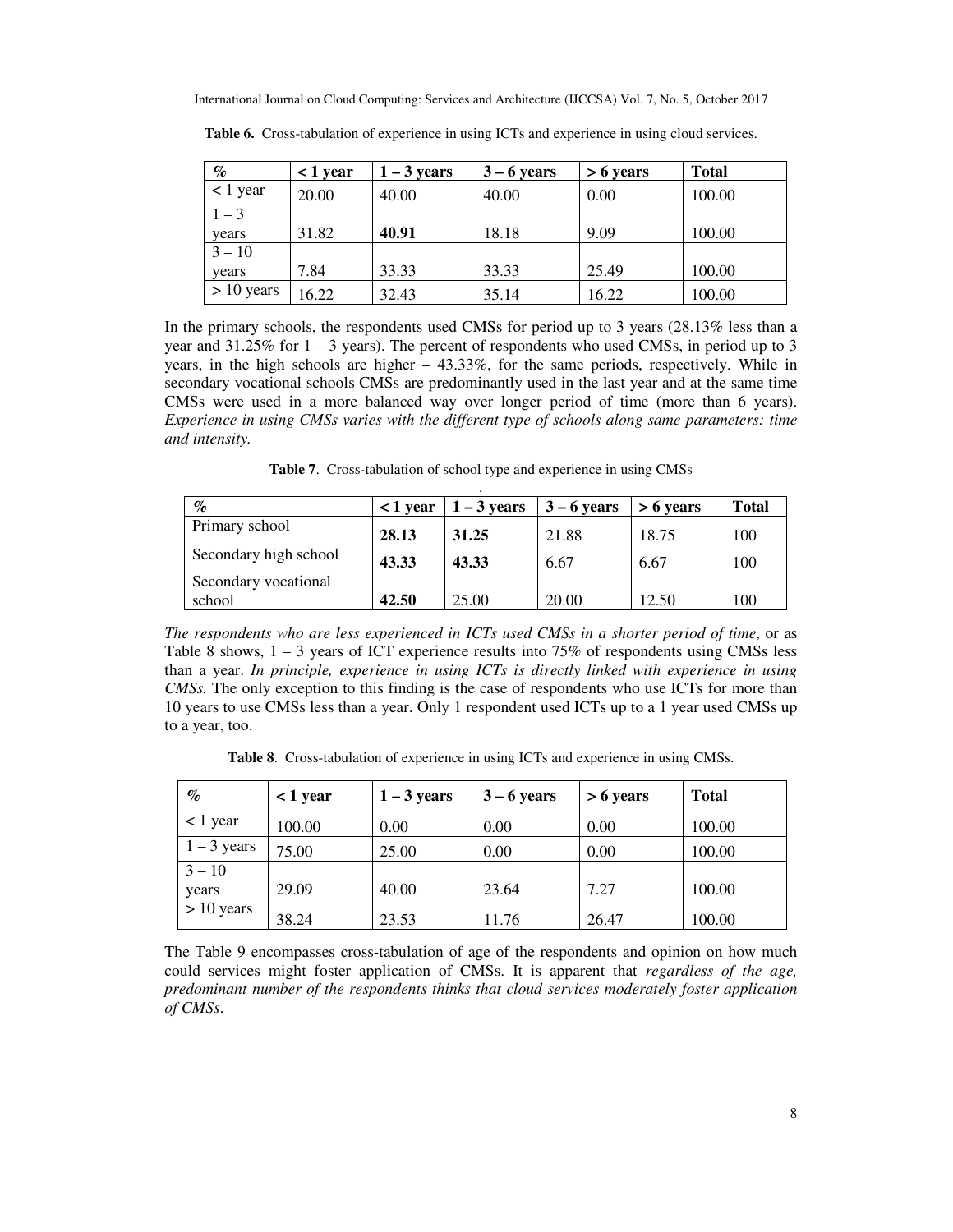| $\%$         | <b>Not</b> | <b>Slightly</b> | <b>Moderately</b> | <b>Significantly</b> | <b>Total</b> |
|--------------|------------|-----------------|-------------------|----------------------|--------------|
| $14 - 18$    |            |                 |                   |                      |              |
| years        | 0.00       | 26.67           | 40.00             | 33.33                | 100.00       |
| $19 - 25$    |            |                 |                   |                      |              |
| years        | 16.67      | 33.33           | 50.00             | 0.00                 | 100.00       |
| $26 - 49$    |            |                 |                   |                      |              |
| years        | 7.81       | 21.88           | 42.19             | 28.13                | 100.00       |
| $> 50$ years | 8.00       | 32.00           | 48.00             | 12.00                | 100.00       |

**Table 9**. Cross-tabulation of age of the respondents and cloud services fostering effect on application of CMSs.

The respondents with ICT experience of  $1 - 3$  years predominantly think that cloud services moderately (37.5%) and significantly (37.5%) foster application of CMSs, see Table 10. While the respondents with ICT experience of  $3 - 10$  years and more than 10 years think that cloud services moderately (44.07% and 44.45%, respectively) foster application of CMSs. By all means, it is evident that *significant percent of respondents think that cloud services do foster application of CMSs*.

**Table 10.** Cross-tabulation of experience in using ICTs and cloud services fostering effect on application of CMSs.

| $\%$                     | <b>Not</b> | Slightly | <b>Moderately</b> | <b>Significantly</b> | <b>Total</b> |
|--------------------------|------------|----------|-------------------|----------------------|--------------|
| $\langle 1 \rangle$ vear | 0.00       | 50.00    | 50.00             | 0.00                 | 100.00       |
| $1 - 3$ years            | 6.25       | 18.75    | 37.50             | 37.50                | 100.00       |
| $3 - 10$                 |            |          |                   |                      |              |
| years                    | 3.39       | 32.20    | 44.07             | 20.34                | 100.00       |
| $> 10$ years             | 15.15      | 15.15    | 45.45             | 24.24                | 100.00       |

## **4. CONCLUSIONS AND RECOMMENDATIONS**

Development of ICTs and internationalisation set new development roads for economies and societies. These development trends are changing the notion of citizenship from traditional into in digital citizenship. As a result, a shift in the requirements of skills and competencies for digital citizens is necessary. These new skills and competences are frequently called 21st Century Skills and Competences as these are features of the contemporary societies, only. There are numerous attempts to identify them. Here are listed several initiatives/documents: Cisco-Intel-Microsoft project for Assessment and Teaching for  $21<sup>st</sup>$  Century Skills [6]; Framework for  $21<sup>st</sup>$  Century Learning  $[7]$  by the organisation Partnership for  $21<sup>st</sup>$  Century Learning; Organisation for Economic Cooperation and Development – OECD introduced, in some of the OECD member countries, Framework for Conceptualising of the  $21<sup>st</sup>$  Century Skills and Competencies [8]; European Commission and its Key Competences for Lifelong Learning [9]. Such trends strongly demand from the educational systems to "equip" people, especially young, with new skills and competencies that will enable them to exercise their digital citizenship and to contribute to life in the knowledge based societies. Inevitably, these skills and competencies should be considered in all phases and elements of the teaching/learning process, in preparation of future teachers, and while using ICTs for arbitrary purposes.

Predominant number of respondents has experience in using clouds for a reasonably long time (up to 6 years). The awareness of the respondents regarding data security in clouds speaks of reservations in some cases when confidential data are considered and in fewer cases for non confidential data. In principle, not negligible number of "no responses" or "no opinions" was encountered. This means that significant number of respondents do not have enough experience, or no experience at all, in cloud computing as a concept and are not completely aware about the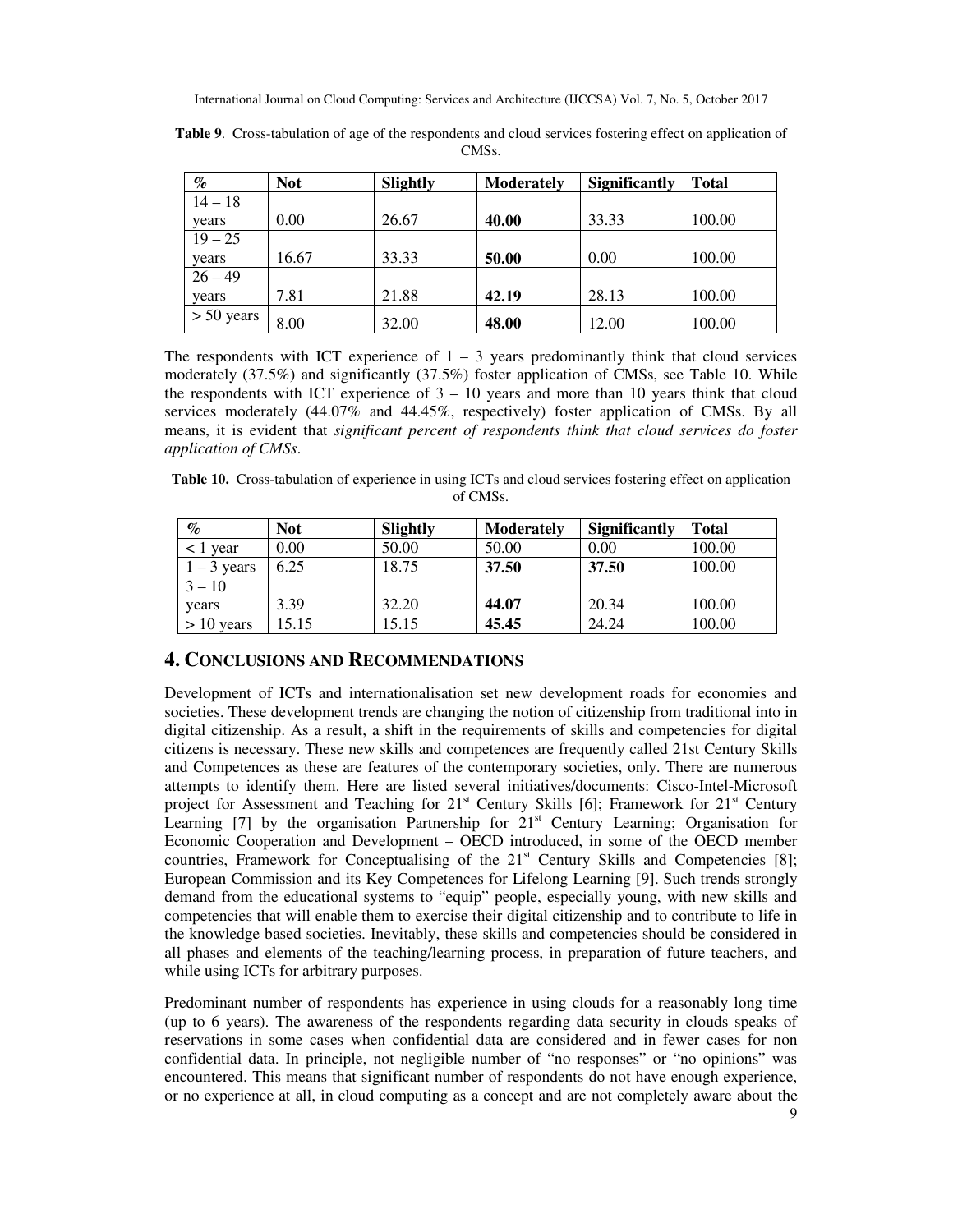cloud security. The research revealed that clouds are necessary for better utilisation of the mobile technologies possibilities/resources.

The number of respondent that use CMSs is relatively low. Still, the respondents who use CMSs think that cloud services moderately or significantly facilitate the application of CMSs. Here, it is important to mention that respondents used CMSs only for some or limited purposes. Namely, respondents referred only to web development as application of CMSs, which is only one of the multiple purposes CMSs can be used for [10].

The analysis, quantitative and qualitative, showed that the respondents have tendency of not answering few of the close-ended, as well as, some of the open-ended questions. This is indicative and informs us that there areas targeted by those questions are not known enough to respondents, or that they do not have experience in the areas and therefore, or that the respondents are not feeling confident to answer.

There are teachers who have some experience in using clouds, CMSs and clouds services for mobile technologies. Yet, these teachers cannot be expected to implement the changes on a systemic level. In this regard, OECD research suggests that it cannot be expected students to achieve better in countries that only invested in introduction of ICTs in education [11].

Therefore, logically, this situation requires structured and systemic approach by the institutions of the system. It is evident that there exists urgent need, creators of the educational policies and actors in education to be acquainted with these concepts/systems, the possibilities and risks of their application, as much as possible, and as early as possible. The institutions of the system, in broad terms: should update educational policies in order to enable education innovation; develop means/tools for teachers and students to use during learning; encourage teachers and students to use these means/tools; create pleasant learning environment; provide permanent support to teachers and students; continuously update / upgrade created infrastructure.

More specifically, preparation of an ICT infrastructure, preferably CMS based, which directly will support application of cloud computing, mobile technologies and CMSs in education is necessary. Or, at minimum, preparation of materials for teachers that will provide them with inputs which technologies can be used for which purpose in education; and how to use such technologies. In parallel, there exists a need to initiate professional development of teachers (inservice training) that will target these technologies / concepts. An indicative but not exhaustive and final list of topics for professional development of teachers can be:  $21<sup>st</sup>$  century skills and competences, intellectual property rights, cloud computing, using mobile technologies for learning, purposeful application of CMSs. At the same time, the curricula of higher education institutions should address these issues during pre-service training of future teachers. It is necessary to update curricula, thus, application of cloud services, mobile technologies, and CMSs is encouraged and supported. Like this, teachers' initiative will be boosted so teachers and students will become agents of educational innovation in teaching / learning process.

#### **REFERENCES**

- [1] Liu, Fang, Tong, Jin, Mao, Jian, Bohn, Robert, Messina, John, Badger, Lee & Leaf, Dawn (2011) NIST Cloud Computing Reference Architecture, Recommendations of the National Institute of Standards and Technology, NIST – National Institute of Standards and Technology, Information Technology Laboratory, Cloud Computing Program, Special Publication 500-292, Gaithersburg.
- [2] Price, Scott (2009) "41% of Senior IT Leaders Don't Know What Cloud Computing Is", https://loadstorm.com/2009/06/41-senior-it-leaders-dont-know-what-cloud-computing/, retrieved on September 30th, 2017.
- [3] Yin, Robert K. (2012) Applications of Case Study Research, Sage Publications, USA.
- [4] Smilevski, Cvetko (2006) Методологија на истражување [Research Methodology], Faculty of Education, Bitola, Macedonia.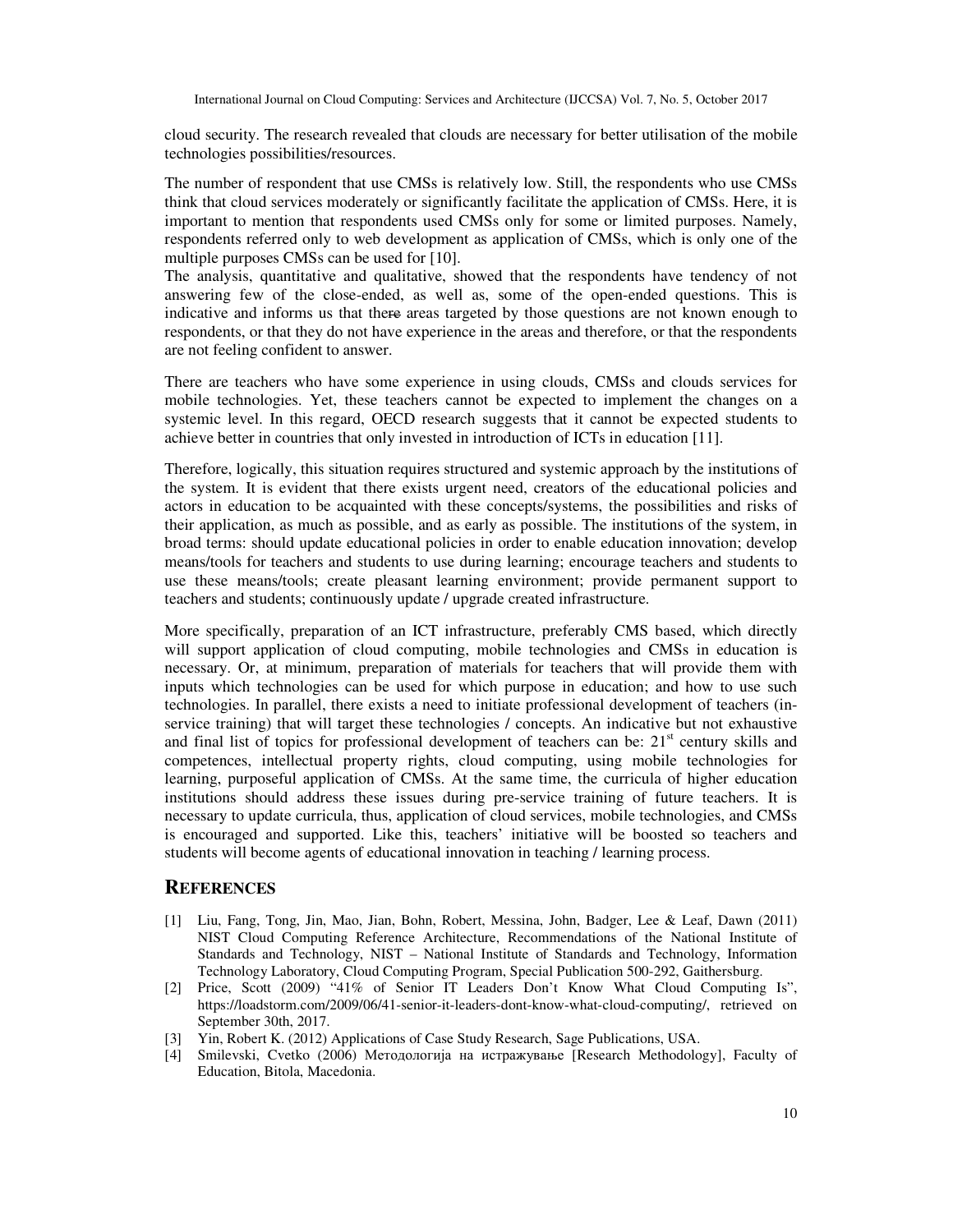- [5] Cloud Security Alliance (2011) Security Guidance for Critical Areas of Focus in Cloud Computing,v3.0, Cloud Security Alliance.
- [6] Cisco-Intel-Microsoft project (2010) http://www.cisco.com/c/dam/en\_us/about/citizenship/socioeconomic/docs/ATC21S\_Exec\_Summary.pdf, retrieved on September 30th, 2017.
- [7] Partneship for 21st Century Learning (2016) http://www.p21.org/about-us/p21-framework, retrieved on September 30th, 2017.
- [8] Ananiadou, Katerina & Claro, Magdalean (2009) "21st Century Skills and Competences for New Millennium Learners in OECD Countries", OECD Education Working Papers, No. 41, OECD Publishing.
- [9] European Commission, Directorate-General for Education and Culture (2007) Key competences for lifelong learning a European Reference Framework, Luxembourg: Office for Official Publications of the European Communities, 2007.
- [10] Jankulovski, Jove, Anastoska-Jankulovska, Mimoza & Mitrevski, Pece (2013) "Content Management Systems – Unleashed Possibilities", Proc. of the XLVIII International Scientific Conference on Information, Communication and Energy Systems and Technologies (ICEST 2013), Vol. 2, pp. 547- 550, Ohrid, Macedonia.
- [11] OECD (2015) Students, Computers and Learning: Making the Connection, PISA, OECD Publishing. http://dx.doi.org/10.1787/9789264239555-en, retrieved on September 30th, 2017.

#### **AUTHORS**

**Jove Jankulovski** is a PhD student at the Faculty of Information and Communication Technologies, University "St. Kliment Ohridski" – Bitola, Republic of Macedonia. He has long and comprehensive experience in teaching students on ICTs, computer programming and related courses. In parallel, he has extensive experience in training teachers on integration of ICTs in the curriculum. He set up online project based learning infrastructure in schools in Macedonia. As a result, he took part in numerous projects using ICTs. His research interests are e-Learning and immersive technologies.



**Pece Mitrevski** received his BSc and MSc degrees in Electrical Engineering and Computer Science, and the PhD degree in Computer Science from the Ss. Cyril and Methodius University in Skopje, Republic of Macedonia. He is currently a full professor and Dean of the Faculty of Information and Communication Technologies, University "St. Kliment Ohridski" – Bitola, Republic of Macedonia. His research interests include Computer Architecture, Computer Networks, Performance and Reliability Analysis of



Computer Systems, e-Commerce, e-Government and e-Learning. He has published more than 100 papers in journals and refereed conference proceedings and lectured extensively on these topics. He is a member of the IEEE Computer Society and the ACM.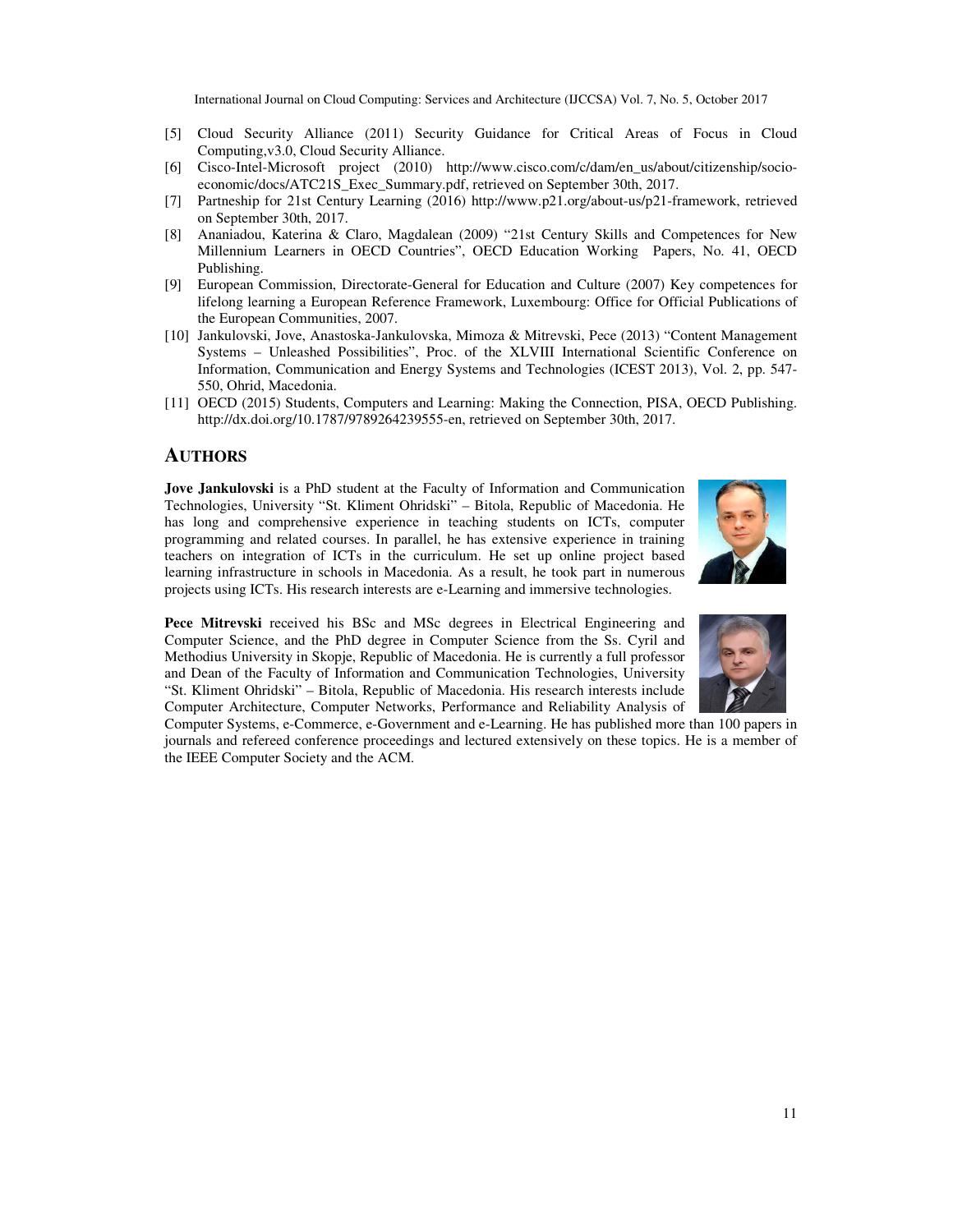## **ANNEX – SURVEY QUESTIONS**

|    | 1. Gender                                                                                                                                                                                                                                                                                                                                         | $\Box$ male    |        | $\Box$ Female            |                   |                     |           |                                                                  |           |
|----|---------------------------------------------------------------------------------------------------------------------------------------------------------------------------------------------------------------------------------------------------------------------------------------------------------------------------------------------------|----------------|--------|--------------------------|-------------------|---------------------|-----------|------------------------------------------------------------------|-----------|
| 2. | Age                                                                                                                                                                                                                                                                                                                                               | $\Box$ 14 – 18 |        | $\Box$ 18 - 25           |                   | $\Box$ 26 - 49      |           | $\Box$ more than 50                                              |           |
|    | 3. City                                                                                                                                                                                                                                                                                                                                           |                |        |                          | _ Enter city name |                     |           |                                                                  |           |
| 4. | What<br>is<br>$\Box$ primary school                                                                                                                                                                                                                                                                                                               | the            | type   | of<br>$\Box$ high school | school            | you                 | work      | in<br><b>or</b><br>$\square$ secondary vocational schools        | study?    |
|    | 5. How many years you have used ICTs related to your work or studying?<br>$\Box$ less than a year                                                                                                                                                                                                                                                 |                |        |                          |                   |                     |           | $\Box$ 1 – 3 years $\Box$ 3 – 10 years $\Box$ more than 10 years |           |
|    | 6. How many years you have used ICTs for purposes that are not related to your work or<br>study?<br>$\Box$ less than a year $\Box$ 1 – 3 years                                                                                                                                                                                                    |                |        |                          |                   | $\Box$ 3 – 10 years |           | $\Box$ more than 10 years                                        |           |
|    | 7. List clouds or clouds services that you have used or are using? (Examples of clouds and<br>clouds services: Google Drive, Google Cloud, Sound Cloud, Dropbox, Prezi, Microsoft<br>Cloud,                                                                                                                                                       | HTC            | Cloud, | iCloud,                  | Samsung           |                     | Cloud,    | CloudZilla,                                                      | $etc.$ )  |
|    | 8. List<br>purposes                                                                                                                                                                                                                                                                                                                               | for            | which  |                          | you have          | used                | or<br>are | using                                                            | clouds?   |
|    | 9. How many years have you used clouds? (in total for all purposes for which you have<br>used<br>$\Box$ less than a year $\Box$ 1 – 3 years                                                                                                                                                                                                       | <b>or</b>      |        |                          | are               |                     | using     | $\Box$ 3 – 6 years $\Box$ more than 6 years                      | clouds)   |
|    | 10. To what extent are the data transferred to the cloud secure?<br>a) Not secure<br>b) Not secure and if I have an option, I will not use a cloud<br>c) Not secure, but for non confidential data using cloud is ok<br>d) Secure for data of confidential nature<br>e) Have no opinion regarding this question                                   |                |        |                          |                   |                     |           |                                                                  |           |
|    | 11. To what extent cloud services facilitate the usage of mobile / handheld devices (for<br>example, mobile phones, tablets, palm computers and other similar devices) to access a cloud<br>compared to the stationary devices?<br>a) Does not facilitate<br>b) Slightly facilitates<br>c) Moderately facilitates<br>d) Significantly facilitates |                |        |                          |                   |                     |           |                                                                  |           |
|    | 12. Describe your thinking regarding your answer to the previous question:                                                                                                                                                                                                                                                                        |                |        |                          |                   |                     |           |                                                                  |           |
|    | 13. Rank the necessity of clouds for better facilitation of the mobile devices possibilities (for<br>example phones, tablets, and other similar devices). 1 is the lowest, 10 is the highest.                                                                                                                                                     |                |        |                          |                   |                     |           |                                                                  |           |
|    | 1<br>2                                                                                                                                                                                                                                                                                                                                            | 3              | 4      | 5                        | 6                 | 7                   | 8         | 9                                                                | <b>10</b> |
|    | 14. For which purpose/application potential clouds in the Republic of Macedonia can be<br>introduced (for example: education, e-commerce, information and document needs of<br>citizens)?                                                                                                                                                         |                |        |                          |                   |                     |           |                                                                  |           |

**15. List** *content management systems* **that you used or are using** (examples: WordPress, Joomla, Drupal, Plone, etc.)**?** \_\_\_\_\_\_\_\_\_\_\_\_\_\_\_\_\_\_\_\_\_\_\_\_\_\_\_\_\_\_\_\_\_\_\_\_\_\_\_\_\_\_\_\_\_\_\_\_\_\_